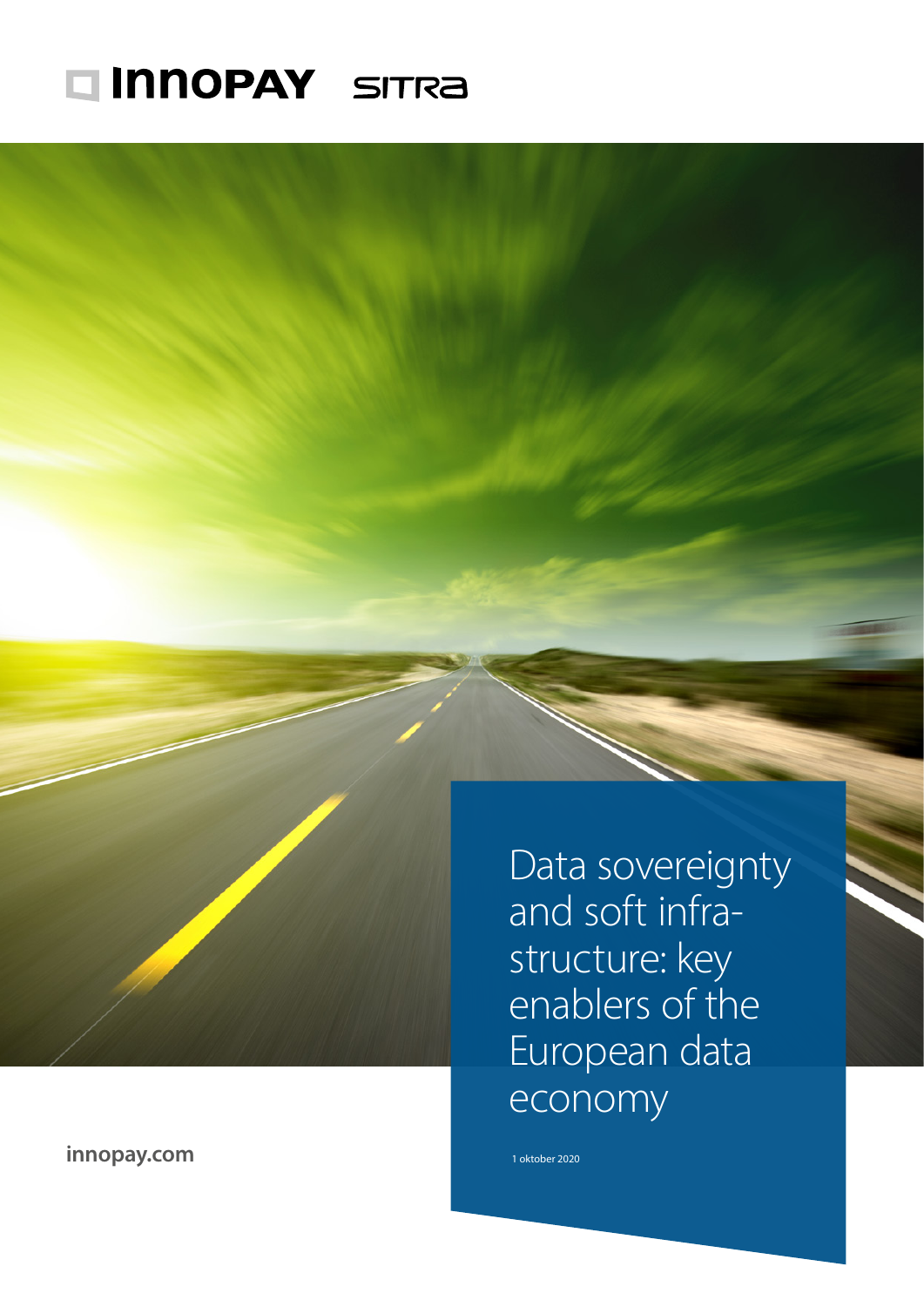

## White paper Data sovereignty and soft infrastructures: key enablers for the next phase of the European data economy

**As underlined by the new European data strategy, the European Commission wants to make Europe fit for the digital age and unleash the full benefits of better data usage for everyone. We wholeheartedly support this ambition. However, in order to achieve it in practice, we believe that it is necessary to make data sovereignty a design principle, develop a soft infrastructure for data sharing and focus on adoption of this infrastructure and the services built upon it. In this paper, we outline how this will accelerate the execution of the data strategy, the creation of common European data spaces and build a solid and sustainable foundation for the next phase of the data economy.**

The European Commission (EC) has clearly expressed its aim to unleash the benefits of better data usage for everyone. These benefits not only include greater productivity and more competitive markets, but also improvements in health and well-being, the environment, transparent governance and convenient public services.

In a society where individuals are generating ever-increasing amounts of data, much of which is held by a handful of Big Tech firms, the EC has introduced the European data strategy. It outlines its vision for placing the interests of the individual first in accordance with European values, fundamental rights and rules about the way in which data is collected and used. These common rules and efficient enforcement mechanisms should ensure that:

• Data can flow within the European Union (EU) and across sectors under control of people, businesses and public organisations

- In particular personal data protection, consumer protection legislation and competition law are fully respected
- The rules for access to, and use of, data are fair, practical and clear, and there are clear and trustworthy data governance mechanisms in place.

The new data strategy aims to make Europe a leader in a data-driven society. It seeks to create a single market for data that will allow it to flow freely within the EU and across sectors for the benefit of businesses, researchers and public administrations.

At Sitra and INNOPAY, we fully support this ambition. However, we believe that it can only be successfully achieved if data sovereignty and a soft infrastructure for data form the basis for implementing the data strategy.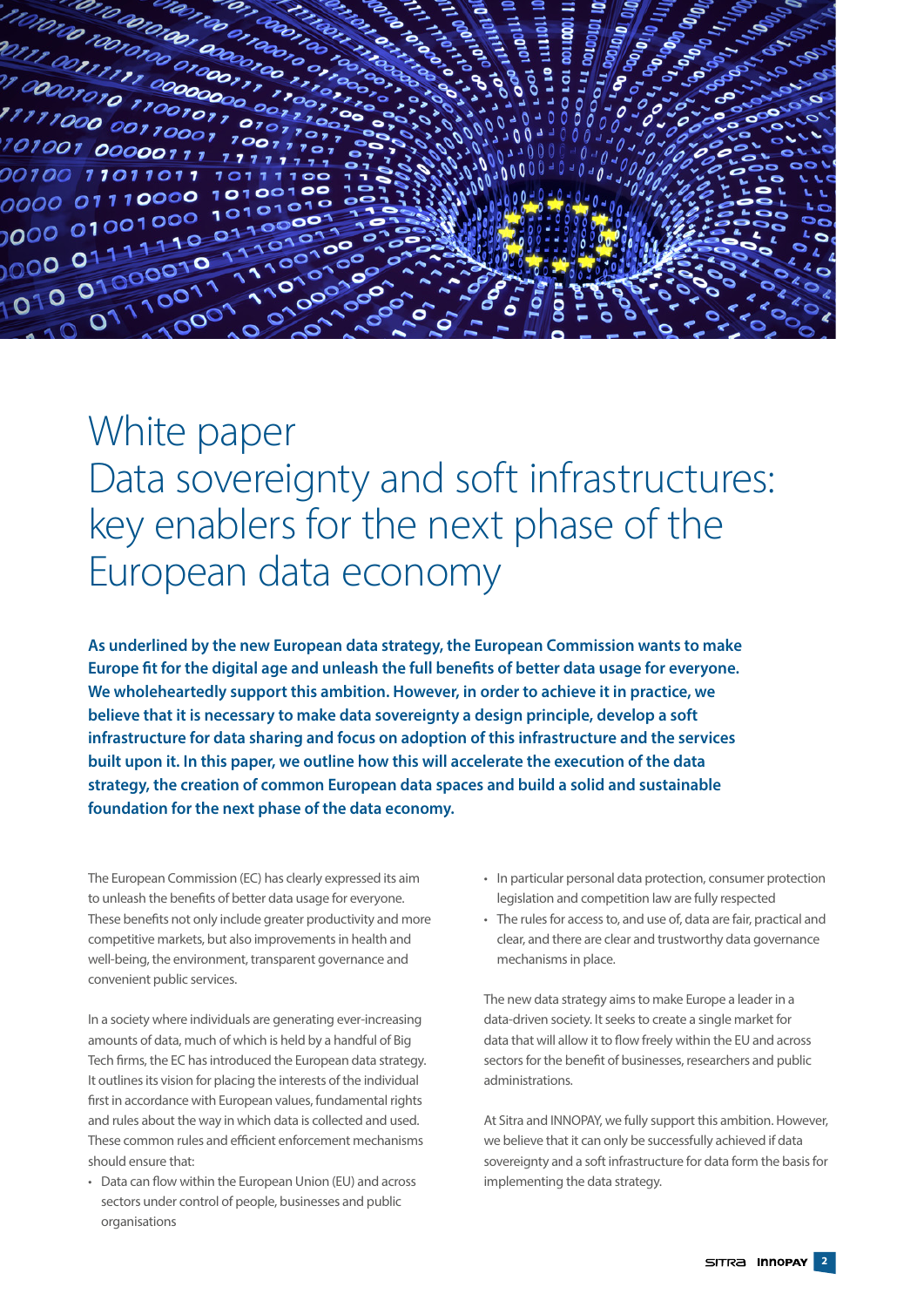## Data sovereignty as a design principle

Under the new strategy, people and organisations will have not only legal but also functional control of their data and will easily be able to re-use their data elsewhere. This concept is also referred to as 'data sovereignty'.

Data sovereignty expresses an organisation's or individual's self-determination with regard to their data; people, businesses and governments are able to control who has access to their personal or professional data and under what conditions. It enables the empowerment of individuals and organisations alike. And there is no discrimination between personal and non-personal data. After all, organisations' data-driven services are ultimately mostly consumed by individuals, and the usage of personal data improves the quality of those services. It could involve two businesses sharing data according to a mutual agreement, or it could relate to a public organisation's regulated access to certain information, for example.

Today's common approach to data life cycle management and design tends to be from the perspective of "data might also be shared". However, the complex issue of data control and consent cannot be integrated into applications and interfaces as an afterthought. That is why, at Sitra and INNOPAY, we strongly recommend that data sovereignty should be made an underlying key design principle. This means shifting the focus during the development stage to "how the data will be shared", including the basic dimensions of what, when, who and why as well as how.

#### **The reasons why**

There are several reasons why data sovereignty should be made a key design principle.

Firstly, data sovereignty works on all the different levels and for all the different roles in the data-sharing ecosystem. It works both with respect to the source holding the data on behalf of people and businesses (e.g. telecoms, utilities, banks, trading partners, etc.), by enabling consent to be given (and subsequently to be withdrawn) for the use of data for a specific purpose, but also for the sharing of data with other authorised parties, and with respect to all other parties with which a person or organisation decides to share their data (when the data comes from the initial holding source). Therefore, data sovereignty holds the key to a free flow of data for all involved.

Secondly, it serves as an easy-to-follow and actionable guideline. It is easy to grasp, yet encompasses many relevant aspects: legal, interoperable, functional, technical, governance, privacy, security, business models, etc.

Thirdly, a commitment to data sovereignty will allow European values – in particular with respect to democratic principles, personal data protection and privacy, consumer protection and fair competition – to take centre stage. Furthermore, it will set the EU's data model apart from the other two dominant geopolitical views: 1) that individuals are market actors who are solely responsible for sharing their data (e.g. by clicking on "I agree" as the only viable option), which creates a 'winner takes all' platform-based market, and 2) that the decision on what data is shared is state-led. In fact, it is the only robust answer if the aim is to create a human-centric data economy and steer away from the ever-increasing dangers of 'microtargeting', which is having a paralysing effect on society and the democratic debate.

Lastly, the right foundations are in place, since data sovereignty is already embodied in EU legislation; the General Data Protection Regulation (GDPR) has given people the 'right' to data sovereignty. The next and vital step is to now also give them the practical and functional means to exercise that right, including tools to manage, share and exploit their data and also ways to monetise/compensate for data benefits.

#### **The benefits of data sovereignty**

By making data sovereignty a central design principle of the data economy, we can realise significant benefits, including:

- People can easily switch providers, and enable their data to be commercialised by businesses (and also receive a fair share of the benefits)
- Businesses can trade more easily, securely and costeffectively with other businesses (even those outside their regular physical supply chains)
- All parties holding data can offer consistent functionalities and ways of working to their customers, suppliers and employees
- The free flow of data will increase, thereby stimulating more and faster commercial innovation to create new kinds of data-enabled business models that generate new services
- The dominance of the Big Tech giants will be reduced since customer data will no longer be 'locked in'. This will level the digital competitive playing field, making it easier for other organisations to enter the market with innovative products and solutions, and creating a healthier growth climate for start-ups and scale-ups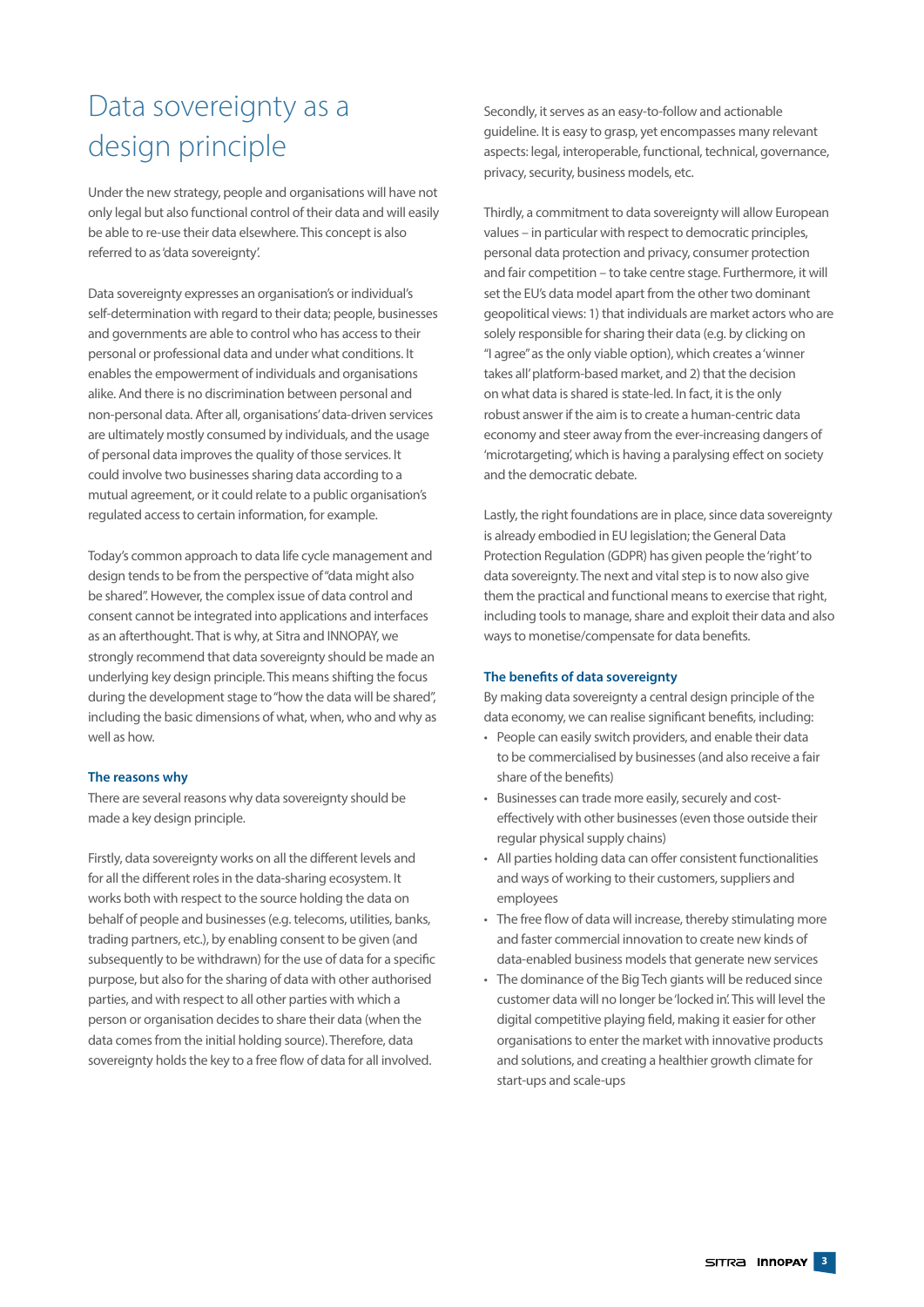#### **Two examples of the benefits of data sovereignty in practice**

#### *On the road:*

Imagine you and your family are taking a summer trip to Grandma's holiday cottage. Your rental car has an integrated satnav system that communicates with your mobile devices, so you can receive route suggestions, updates about the remaining travel distance, estimated time of arrival and any congestion ahead. This is all fairly convenient, but the data remains with one service provider and its use is therefore limited. In contrast, in a truly 'data-sovereign' economy, you have full control over what your data may be used for and the benefits you receive in return. For example, if you're willing to give your consent for your data to be shared between data ecosystem players, you will not only be directed to a local restaurant when you're ready to take a break, but may also receive personalised offers or discounts on your meal. If you wish to do your bit for the environment, you may choose to give consent for your trip data to be anonymised and used

for research purposes to study emission levels and contribute to reductions. And depending on whether you want to surprise Grandma or not, you may decide to give consent for your trip data to be shared with your contacts so that they can track your progress with a little help from Alexa or suchlike. Data integration issues have already been solved using productised data sources built on top of existing interfaces, paving the way for the development of new business models that add real value.

#### *Social networks:*

Currently, it can be difficult to switch to a new social network because it means leaving all your existing contacts 'behind'. This is restricting healthy competition from new social network solutions, since it makes it extremely difficult for them to attract enough members to gain critical mass. Data sovereignty would enable you to 'take' your contacts with you whenever you decided to move to another platform, leaving you free to take advantage of innovative or improved features and services from new entrants.

### Soft infrastructure for data sharing

Data is essential for the creation of new business models for data-driven innovations and services. However, there are two things standing in the way of access to sufficient data.

One is a growing unwillingness to share data due to privacy and security concerns. The realisation is slowly dawning that so much data is in the hands of so few. Big Tech giants such as Facebook, Google and Amazon are using people's data for their own benefit, yet giving nothing (or very little) in return. Besides that, this leaves large groups of people open to undesired and often imperceptible influencing and numerous privacy issues. So, people are slowly beginning to question the situation: 'Is this the way I want my data to be dealt with? Isn't it my data? And shouldn't I benefit from it?' But as things stand right now, the only choice they have is to take negative action, such as deciding to leave Facebook or refusing to share their data... and no longer being able to make use of certain services as a result.

This leads on to the second obstacle: the inability to share data due to a lack of interoperability – the ability of different systems to work in conjunction with each other and for devices, applications or products to connect and communicate in a coordinated way, without extra effort from the user.

One of the major consequences thereof is the increasing lack of data; organisations often have only partial views of their customers, leaving them prone to making ill-informed decisions. Moreover, access to data is required in order to use – and benefit from – artificial intelligence in a truly responsible way.

We believe that both of these obstacles can be overcome by a common, decentralised way of doing things related to the data of people, businesses and governments. A standardised approach based on functional, legal, technical and operational agreements will clearly define how individuals and organisations can give and withdraw their consent for their data to be accessed, used and shared with authorised third parties, and how they can manage all their data irrespective of where it is kept.

The resulting framework of standardised agreements can be called a digital 'soft' infrastructure – 'soft' because it is not visible or tangible, and 'infrastructure' because it is very robust, powerful and built on convention and adherence. In fact, it is not so different from what we already have for roads, railways and pipelines (which are examples of 'hard infrastructures') and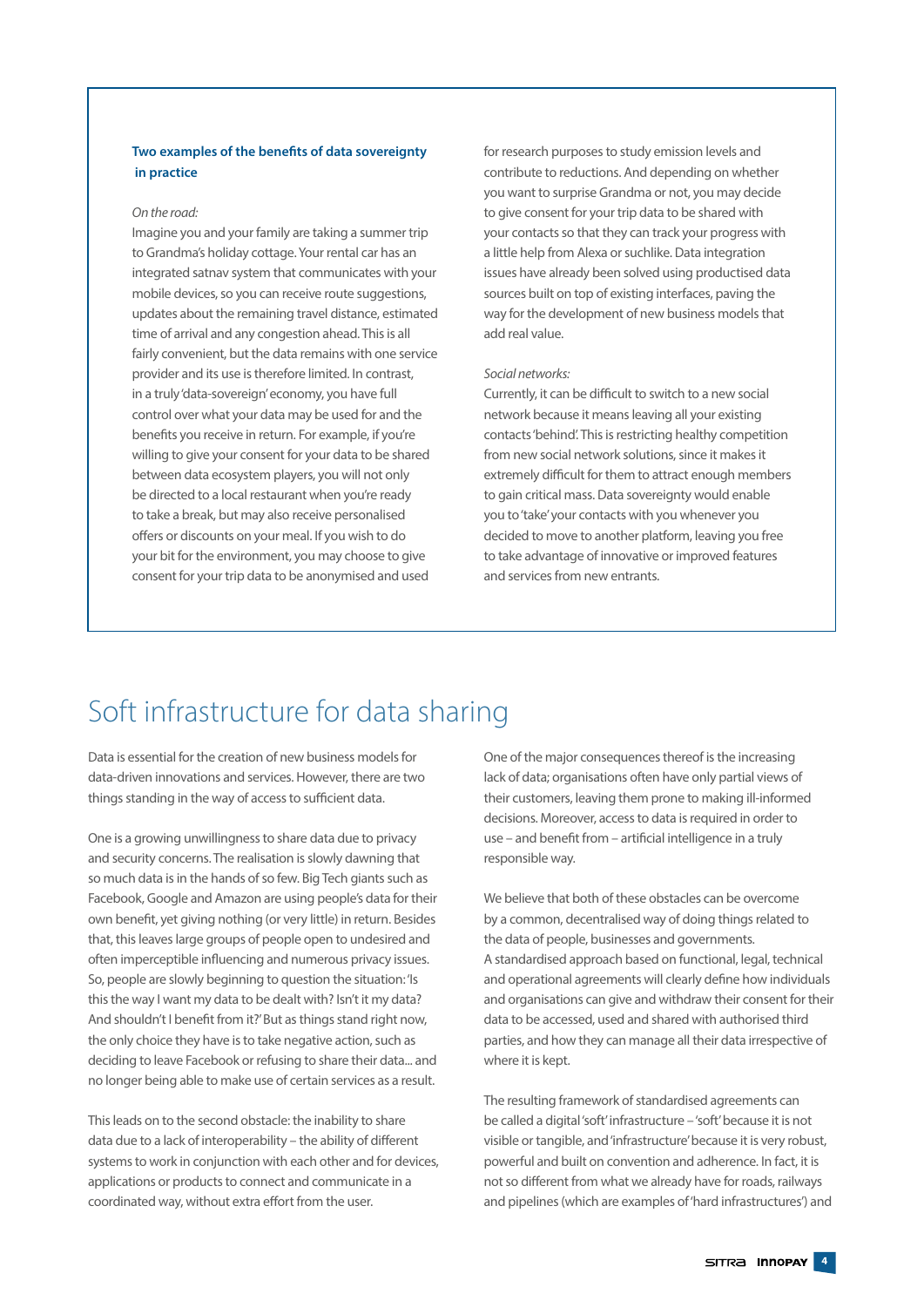for payments and telecommunications (which are examples of 'soft infrastructures').

#### **Supporting cross-sectoral data sharing**

If the aim is indeed to create a 'digital single market', it is essential to focus on precisely – and only – what is needed so that the soft infrastructure for data can be used by all sectors and applications. In other words, the basic set of agreements

should be designed around the smallest possible 'common denominator' needed by all sectors in order to deal with data in this new era. Sector-specific agreements can then be implemented on top as necessary. Only then can cross-sector interoperability be ensured, based on the same underlying data-sharing mechanisms. After all, we don't have separate roads for sector-specific use by the agricultural, retail and chemical industries, for instance!



Figure 1: Generic agreements (the soft infrastructure) plus sector-specific agreements

There are currently several ongoing European initiatives or projects that have defined or are defining soft infrastructures. For example, a soft infrastructure or *[afsprakenstelsel](https://www.youtube.com/watch?v=07YE0h2Axrs&t=2s)* (the Dutch concept of a scheme or trust framework) can already be found in payments, securities, GSM and logistics (e.g. iSHARE), where they form the basis for globally interoperable and trusted

services. The Data Sharing Coalition is currently aiming to develop a generic common soft infrastructure or afsprakenstelsel for all industries. The architectural models [of International Data Spaces Association](https://www.internationaldataspaces.org/), [iSHARE](https://www.ishareworks.org/) and [IHAN](https://ihan.fi/) have lots in common and could easily augment each other.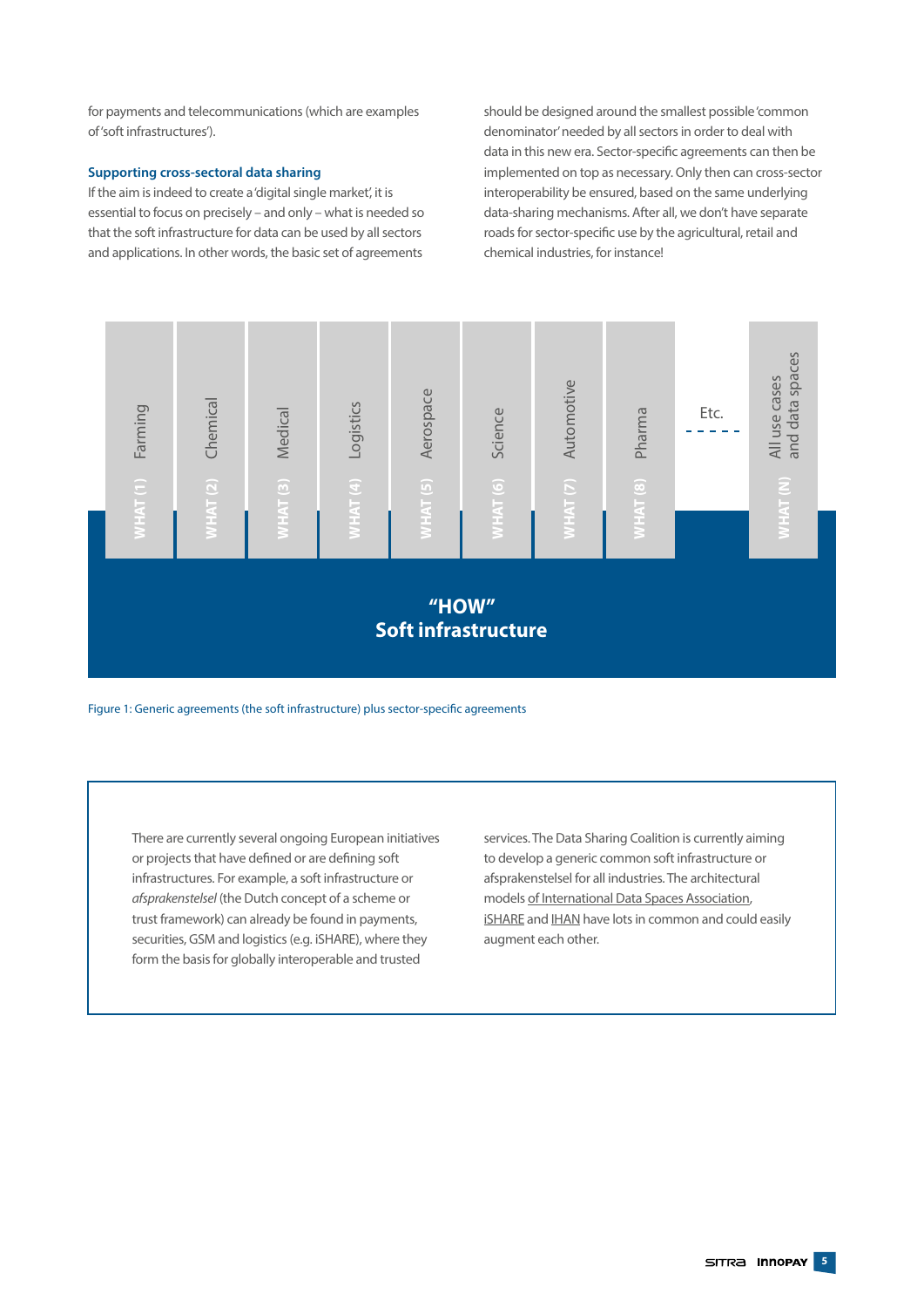In the European data strategy, data spaces (sectoral data initiatives) and the interoperability thereof play a central role. Extensive research into data sharing was Vision on Data Sharing bet

conducted in the Netherlands in 2018 which led to the '9 block' analytical framework as well as the Dutch Vision on Data Sharing between businesses.



### Focus on adoption first

resulted in the region lagging behind some other parts of **the solution of the solution** of the region lagging behind some other parts of order to close that gap, the European data economy and its ecosystems need new kinds of data-enabled business models necessary direction for this. However, it will require the efforts towards the same goals rather than taking a fragmented Although the EU is at an advanced stage in terms of knowledge and capabilities related to data technology, it has been less successful at commercialising data technologies. This has the world in terms of the contribution to the economy. In that create new services. Data sovereignty can provide the to be prioritised; all activities (and funds) should be channelled approach. Moreover, the focus should be more firmly on facilitating and stimulating its adoption and less on the underlying legal or governance-related discussions.

#### **Resist the temptation to focus on legal issues**

We feel it is important to emphasise here that legal frameworks are not the most urgent issue in this process. After all, frameworks such as eIDAS, PSD2 and GDPR already exist. Using such legislation as a starting point, and provided that the 'how' (interoperability, trust, standards, governance, level playing field, certification, adherence, etc.) is clearly distinguished from the 'what' (sector use cases/applications), means that only the application is sector-specific and will require additional implementation guidelines and associated governance.

#### **Resist the temptation to focus on technology**

A common pitfall with initiatives of this kind is that the focus is immediately directed towards the development of new technologies (e.g. blockchain, etc.). On the one hand, policymakers think these technologies are necessary to solve the issue, and on the other hand the available funds are often gobbled up by 'next big thing' projects piggybacking on the latest hype. However this is not only a technology issue; it is equally about functional, legal and operational agreements.

earnings model metals and metals of the soft infrastructure can be done today. It is primarily a matter of to handle identity, data semantics and consent management. **ISHARE** and **IHAN** have already shown that building such a extending current internet standards with a standardised way This is what has been missing from the HTTP stack from its very beginnings.

#### **Resist the temptation to focus too narrowly on governance**

It is difficult to create a common governance framework when there is a lack of common concepts and semantics. Therefore, it is our view that the EC should wherever possible try to avoid regulating per sector ('point regulation' or regulation per use case) and focus on principle-based regulation instead. After all, the adoption of telecoms, payments and internet is not defined per sector. What is needed is a more holistic view of data governance from an EU-wide perspective – across all business services, business processes, information, applications and technology.

In the European data spaces discussion, we've noticed that the focus rapidly shifts to 'new entities' (the 'intermediaries') that will provide data services in the new European data ecosystem, and how they will need to be certified. We strongly advise against focusing on regulating specific roles and responsibilities of these intermediaries at such an early stage, firstly because it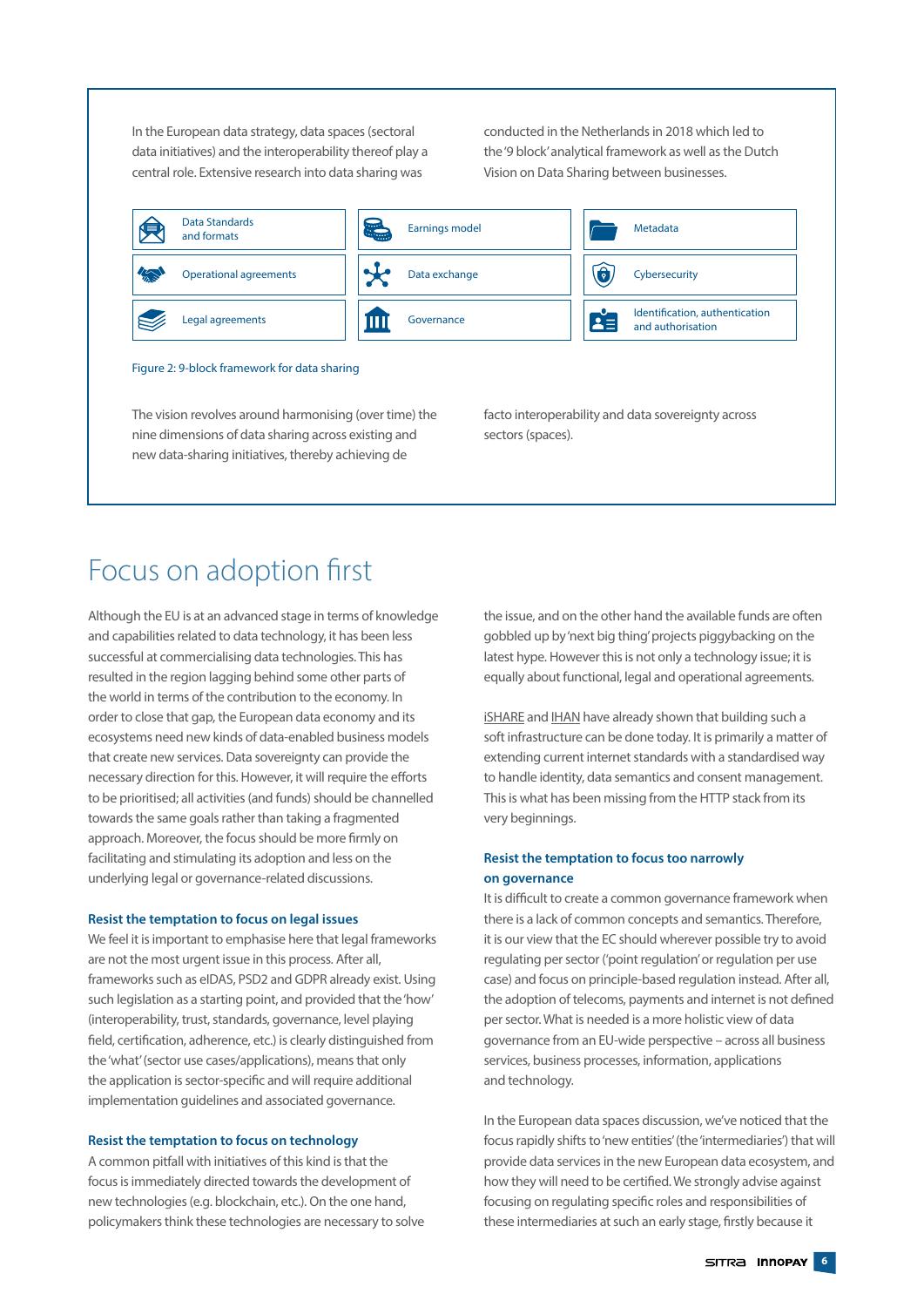diverts attention from the real aim: to co-create, organise and stimulate adoption of decentralised access to and exchange of data while maintaining trust, security and interoperability.

Secondly, we know from first-hand experience that creating a soft infrastructure results in the description of certain (certified) roles in the data ecosystems. Some of these roles are fluid and can be fulfilled by different participants at different times in the same data ecosystem. Once a soft infrastructure is in place, it is a clear framework enabling all concerned to either use the framework, choose to play a certified role

within the framework, or build intermediary services on top of it. Moreover, intermediaries will eventually be required to comply with the mandated data sovereignty and become interoperable by default. This will result in a much more organic and fair system and will create a level playing field for all involved.

In other words, governance efforts should be directed at organising a viable ecosystem of public and private organisations in order to create and maintain such a soft infrastructure holistically, on an EU level.

#### **An example of how an** *afsprakenstelsel* **supports the roles and the governance**

An organisation can be a data provider one moment and a data consumer the next. Other roles serve a

formal function throughout the ecosystem and are thus subject to strict certification, e.g. the role of an 'Authorisation Registry' in the iSHARE [\(www.ishareworks.org\)](https://www.ishareworks.org/) *afsprakenstelsel* or 'trust scheme'.

#### **Communication is key**

Data is the new fabric of society and we are still learning how to deal with it. A crucial, yet often undervalued aspect of new advancements is how to communicate them and build awareness among end users, and this holds very strongly for the European data sovereignty infrastructure. After all, this is a new concept which will manifest itself in lots of B2C, B2B and B2G services.

We believe that it is possible to educate businesses and the global population on the benefits of new data-related behaviour, just as has been done before with mobile telephony, payments and messaging, for instance. In order to do this, it is important to showcase the trustworthiness, relevance and value of services made possible by data sovereignty. Governments can play a significant part in this by supporting and accelerating the creation of innovative business models and ecosystems offering new data sovereignty-related services, particularly in sectors with existing demand, regulation and public involvement.

According to Sitra's 2019 [report](https://www.sitra.fi/en/publications/the-future-of-european-companies-in-data-economy/), European businesses are hesitant about the opportunities afforded to them by the data economy. Likewise, a lack of expertise is deemed to be an obstacle to making use of data. Therefore, it is essential to support businesses in renewing their business models and helping them to understand that data sharing is the key that will enable them to become part of data ecosystems which will generate future growth. Digital Innovation Hubs (DIHs) and common European data spaces can play a role in this and collectively provide relevant training, prototyping and funding, especially for SMEs.

Trustworthiness of a soft infrastructure will be safeguarded via external certified parties, authorised and trusted bodies who can give access to data services.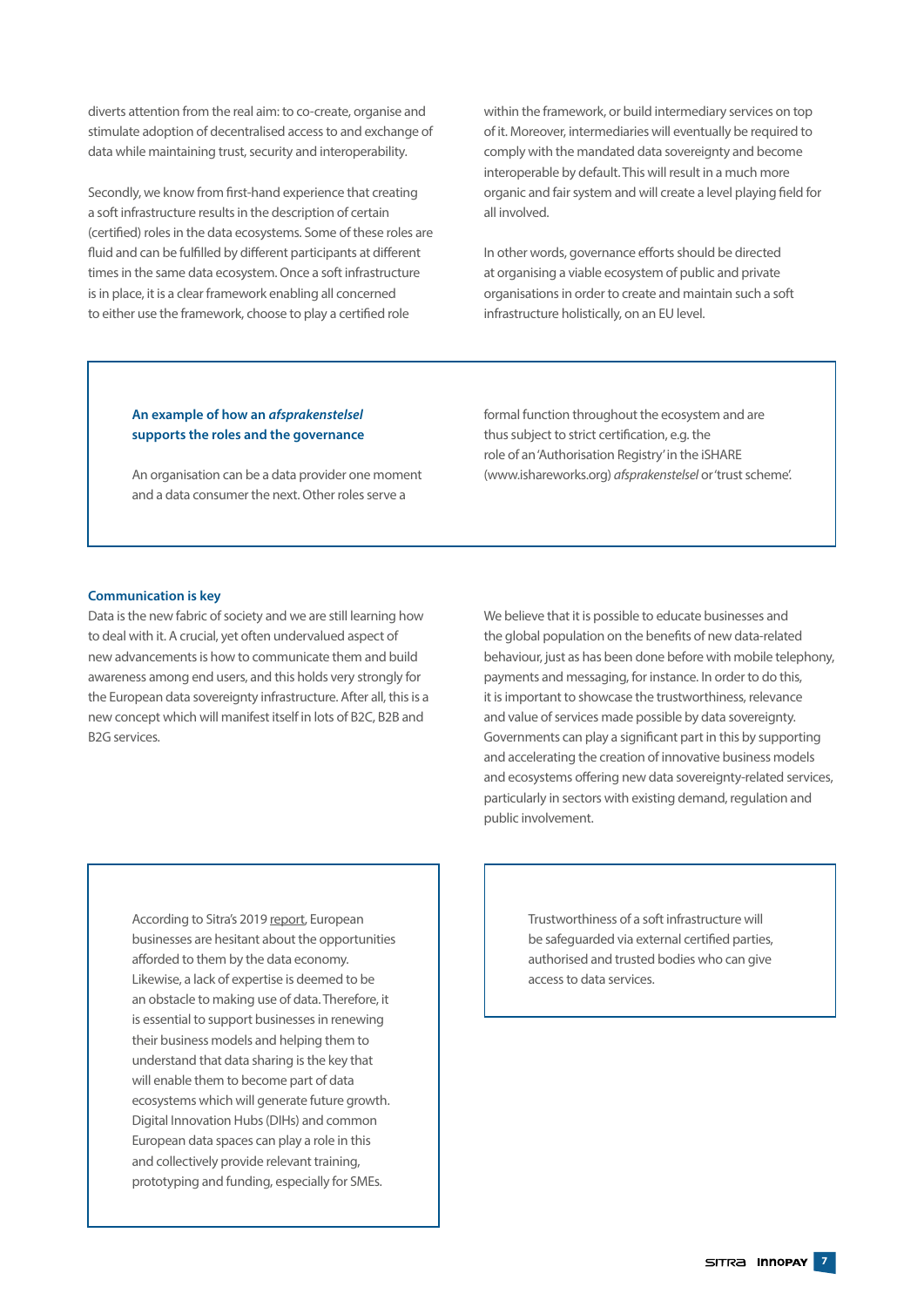Conclusion: The European Commission can play a role in enabling the next phase of the data economy

The European Commission wants to unleash the full benefits of better data usage in the EU and create a thriving human-centric data economy. Based on European values and the concept of data sovereignty, the European data strategy provides the necessary direction for achieving this.

The task now is to create a soft infrastructure for data sharing based on sound consent, data transfer and trust mechanisms. The infrastructure must work for every person, business and government in the EU, and in terms of standardisation must go beyond regulation and governance alone. In our opinion, we have today reached a similarly pivotal point in history as in the early days of the internet, just before standards such as TCP/IP were agreed.

We believe that the EC can play a key role by establishing this EU soft infrastructure or trust framework for cross-sectoral data governance. This should be built around easy-to-grasp

and actionable guidelines encompassing all relevant aspects: business, legal, ethical and technical.

The quickest and most effective regulatory intervention in order to ensure this succeeds in practice is for the EC to make data sovereignty mandatory for businesses and the public sector in the EU over the coming decade. The aim should be to nudge businesses and governments (and their IT providers) into giving their users, customers and people tools to manage, share and exploit their data. Only then will the goals and objectives be addressed holistically across all application development projects and their deployment into production. This will stimulate data sharing not only within sectors, but also across sectors.

Ultimately, this will accelerate the execution of the European data strategy and ensure that the EU becomes a leading role model as a society empowered by data.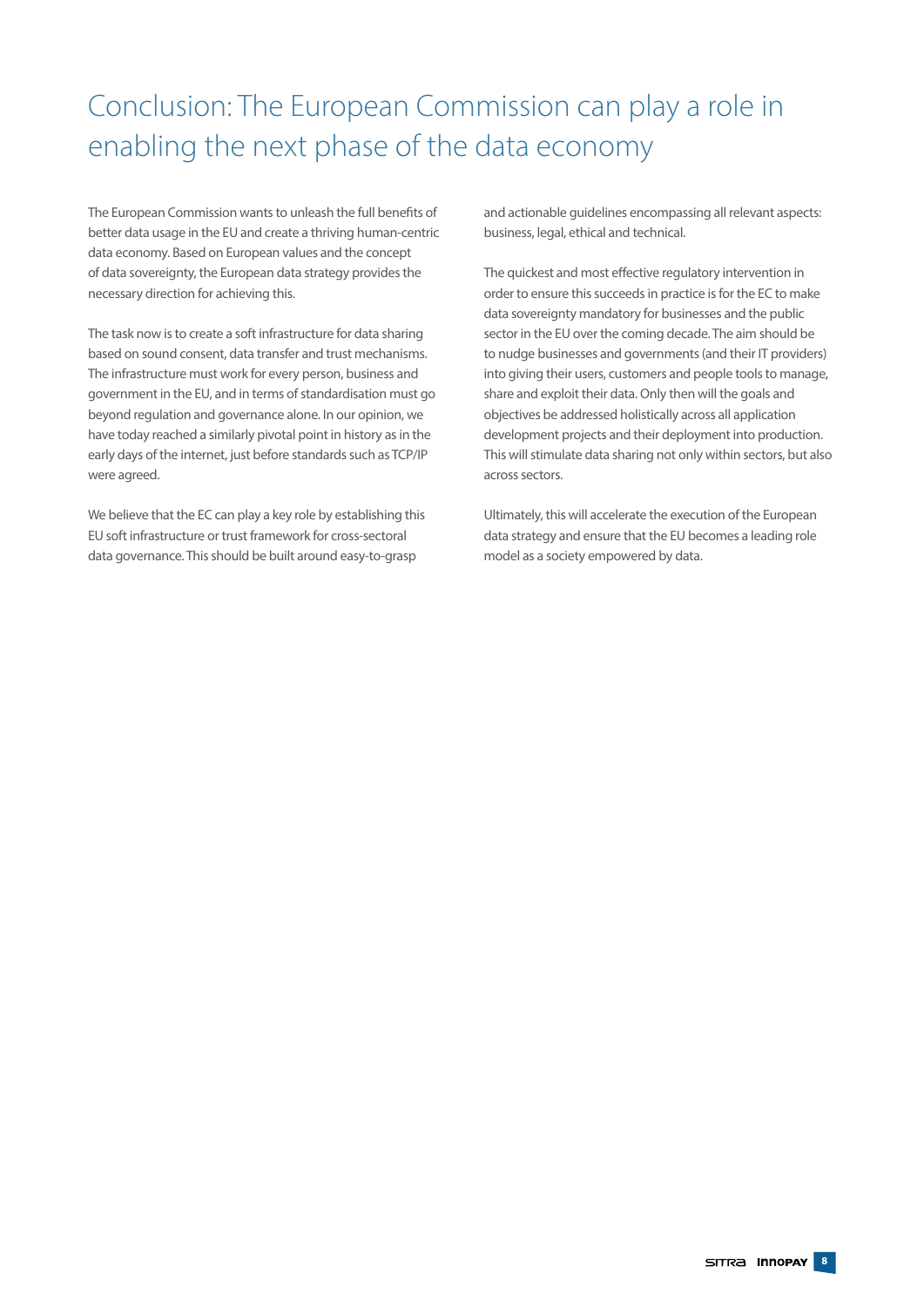### Glossary of data sharing

#### **Afsprakenstelsel**

A uniform set of agreements or scheme (functional, legal, operational, technical) that enables organisations and individuals to give each other access to their data.

#### **Authentication**

A process that is used to confirm that a claimed attribute of an entity is actually correct.

#### **Authenticity**

In the context of information security, authenticity refers to the truthfulness of information and whether it has been transmitted or created by an authentic sender. Authenticity can be achieved, e.g. by digitally signing a message with the sender's private key. The recipient can verify the digital signature with the matching public key.

#### **Authorisation**

The process of giving someone or something permission to do something, for example to gain access to services, data or other functionalities.

#### **Authorisation Registry (AR)**

An authorisation registry manages Records of Authorisation (and, if relevant, Records of Delegation) so that Participants in the Collaborative Solution can verify whether a Data Consumer is authorised to access a specific Data Asset.

#### **Bilateral Agreement**

Covers agreements between two data-sharing actors, ranging from legal obligations to non-binding agreements of principle allowing them to share data.

#### **Certificate Authority**

A trusted third-party entity issuing digital certificates (e.g. X509 certificates) or host services to validate certificates issued.

#### **Collaborative Solution**

A solution in which multiple stakeholders work together to facilitate many-to-many data sharing. The solution can make use of multiple models (i.e. platform and scheme).

#### **Consent**

Any freely given, specific, informed and unambiguous indication of the data subject's wishes by which he or she, by a statement or by a clear affirmative action, signifies agreement to the processing of personal data relating to him or her.

#### **Credentials**

In the context of information security, credentials are used to control access of someone or something to something, for example to services, data or other functionalities. The right credentials validate (i.e. Authentication) the identity claimed during Identification.

#### **Data Asset**

A data resource, controlled by an organisation to generate revenue, e.g. a system, application output file, document, database, web page.

#### **Data Consumer**

An individual, group or application that receives data in the form of a collection. The data is used for query, analysis and reporting.

#### **Data Governance**

A system that employs interoperability components (standards and policies) to ensure the acceptable use and high quality of data within a specific ecosystem. Manages the availability, usability, consistency, integrity and security of the data used.

#### **Data Portability**

The ability of data to be easily moved across interoperable applications and domains. The legal right to data portability, granted in some jurisdictions to individuals, can be delivered through a range of technical mechanisms and varies in scope according to the jurisdiction. Our principle of data portability encompasses the ease of both access to and reuse of data.

#### **Data Product**

A pre-defined set of information required for providing a service. May consist of attributes of one or several data sources.

#### **Data Provider**

Any person or organisation that makes data available.

#### **Data Self-determination**

The capacity of an individual or organisation to control who has access to their personal and business data and under what conditions (see also: Data Sovereignty). This includes data in machines and other 'things'.

#### **Data Source**

A source of data assets that is being exposed to data consumers by data providers. The role responsible for collecting, storing and controlling personal data which persons, operators and data-using services may wish to access and use.

#### **Data Sovereignty**

The capability of an individual or organisation to be entirely self-determining with regard to their personal and business data (see also: Data Self-determination). This includes data in machines and other 'things'.

#### **Delegation**

The act of designating someone or something to act for another or to represent others. In a data-sharing scheme, this means that one party designates another party to share or consume data or to issue authorisations on their behalf.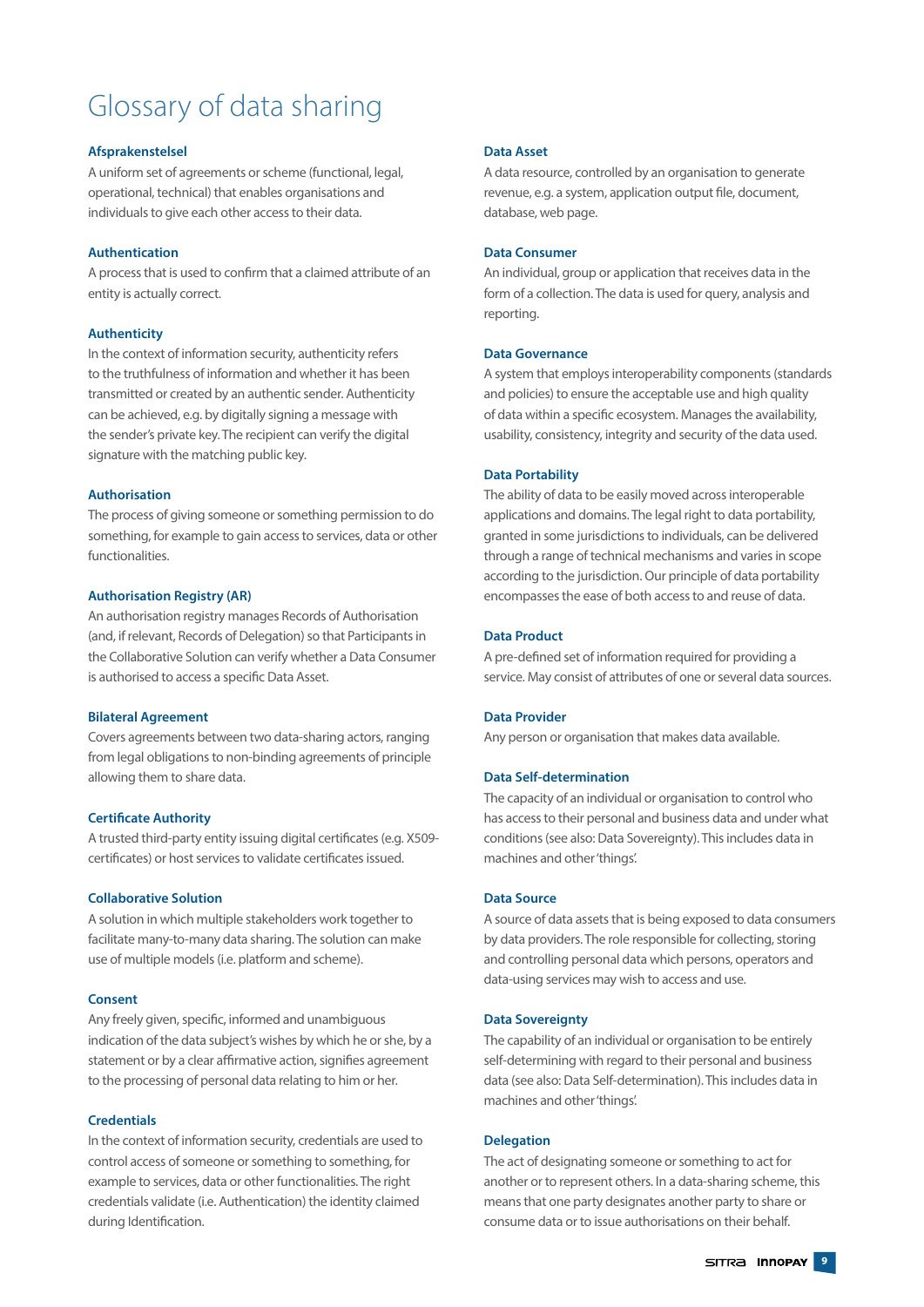#### **Ecosystem**

The overall system created by the activities and connections of a set of actors and infrastructure interacting according to a common set of rules. Multiple ecosystems can exist, overlap, and collaborate.

#### **eIDAS**

An EU regulation on electronic identification and trust services for electronic transactions in the European Single Market. This regulation covers important aspects related to electronic transactions, such as qualified electronic certificates. eIDAS provides a safe way for users to conduct business online.

#### **Governance**

A system of rules, practices and processes used to direct and manage an ecosystem. The four pillars of good governance are transparency, fairness, accountability and security.

#### **Identity Provider**

An intermediary party offering services to create, maintain, manage and validate identity information for parties that share data within a collaborative solution (See also: Collaborative Solution).

#### **Individual**

A natural, living human being.

#### **Interoperability**

The ability of different systems to work in conjunction with each other and for devices, applications or products to connect and communicate in a coordinated way, without effort from the person.

#### **Levels of Assurance**

Within online authentication, depending on the authentication protocol used, different levels of assurance give the server different degrees of certainty about the client's identity. Depending on parameters such as the quality of the registration process, quality of credentials, use of biometrics or multiple authentication factors and information security, an authentication protocol can provide a server with high or low confidence in the claimed identity of the client. For low-interest products, a low level of assurance might be sufficient, while for sensitive data it is essential that a server is confident that the client's claimed identity is valid.

#### **Metadata**

Information about data that helps describe, structure or administer that data.

#### **Person**

The role of data subject as represented digitally in the ecosystem. Persons manage the use of personal data about themselves, for their own purposes, and maintain relationships with other roles.

#### **Platform**

A platform facilitates the exchange of value between two or more parties, with multiple parties interacting through the platform.

#### **Role**

function or set of responsibilities for a particular purpose.

#### **Scheme**

A common set of multilateral agreements that facilitates standardised and decentralised data sharing directly amongst participants.

#### **Self-sovereign Identity (SSI)**

A model for managing digital identities in which an individual or organisation has sole ownership over the ability to control their accounts and personal data without the need for intervening administrative authorities. SSI allows people to interact in the digital world with the same freedom and capacity for trust as they do in the offline world.

#### **Structured Data Assets**

Data that adheres to a predefined data model which is primarily useful for interpretation by machines.

#### **Trust Framework**

A structure that lets people and organisations do business securely and reliably online.

#### **Unstructured Data Assets**

Data that does not have a pre-defined data model or is not organised in a pre-defined way, making it primarily interpretable by humans.